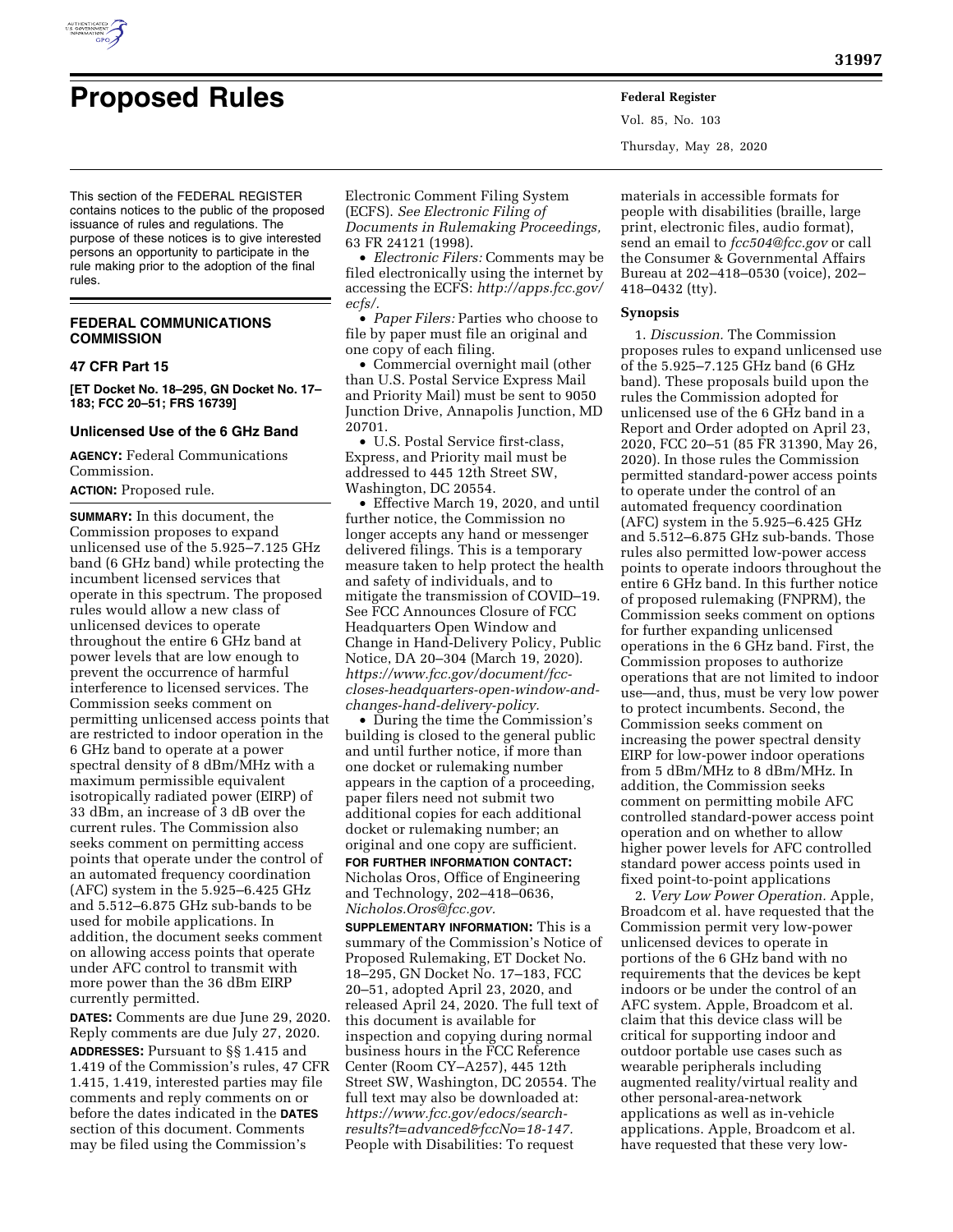power devices be permitted to transmit with 14 dBm EIRP and  $-8$  dBm/MHz power spectral density EIRP.

3. The Commission proposes to permit very low power devices to operate across the entirety of the 6 GH band, both indoors and outdoors, without using an AFC. This would make a contiguous 1200-megahertz spectrum block available for new and innovative high-speed, short range devices. The Commission seeks comment on this proposal. What are the benefits that these devices can bring to the American public? What use cases are envisioned for these devices? What form factors will be most useful for performing everyday activities? Will very low power functionality be built into existing devices such as cell phones or will they be standalone devices? What data rates are necessary to enable the enhanced applications envisioned for these devices? Over what distances will transmissions to very low power devices be necessary? Where are these devices most anticipated to be used and for what applications? The answers to these questions will drive additional comment and decisions on these devices as the fundamental decision that must be determined is how much power can these very lower power devices be permitted so that the potential of causing harmful interference to incumbent 6 GHz band users is minimized.

4. The Commission seeks comment on the appropriate power level for very low power unlicensed devices in the 6 GHz band. In examining what power levels the Commission should authorize, there are many factors that need to be considered, including body loss (as many use cases will be for body worn devices), use of transmit power control, antenna type and radiation pattern, use of a contention-based protocol and projected activity factor. As a threshold matter, similar to the requirements for low power indoor devices, the Commission proposes to require that 6 GHz band very low power unlicensed devices incorporate an integrated antenna. The Commission seeks comment on these proposals. Using an integrated antenna will ensure that users are unable to swap out the antenna for a higher gain antenna that could increase the potential for interference. The Commission assumes that the antennas will be omnidirectional and have minimum gain. Is that a good assumption? Are there other antennas anticipated for these devices?

5. As the Commission has found for indoor low power devices, should the Commission require a contention-based

protocol that requires devices to sense or listen to the spectrum prior to transmitting to ensure all unlicensed devices have an equal opportunity to transmit as well as to protect incumbent users? Commenters should address whether protocols such as Wi-Fi's current carrier sense multiple access with collision avoidance (CSMA/CA) would be used or are there other protocols that may work here too. Apple, Broadcom et al. contend that such a protocol will protect mobile Broadcast Auxiliary Service Incumbents in the U–NII–6 and U–NII–8 bands. The Commission seeks comment on the viability of relying on a contentionbased protocol to protect these uses. Can this protocol also be used to protect Fixed Service microwave incumbents? What sensing levels are necessary to reliably detect incumbent services to protect them? Wideband and ultrawideband unlicensed devices operate in the 6 GHz band. Can the contention-based protocol be used to enable co-existence between various unlicensed device types? Commenters should provide detailed technical information on the contention-based protocol and how it can be used to protect existing 6 GHz band users (and whether a requirement to include a contention-based protocol would materially affect the spectrum very low power devices could use as well as the relevant power levels in order to protect incumbent services).

6. In determining the proper power level for very low power unlicensed devices using 160-megahertz channels, the Commission first notes that it authorized low power indoor devices to operate with 5 dBm/MHz power spectral density (PSD) EIRP and a maximum 27 dBm EIRP. This decision is based on an extensive record replete with multiple studies—both Monte Carlo and static link budgets. A major contributing factor to those analyses was consideration of building entry loss and the effect such propagation loss would have on protecting incumbent licensees from harmful interference. Building attenuation is a function of building construction type (traditional or thermally efficient) and the elevation angle of the signal path at the building façade. Because the major difference between low power indoor unlicensed devices and very low power unlicensed devices is that, for the latter devices, outdoor use would not be subject to building entry loss, how should the Commission evaluate the interference potential of these devices as many may be operating outdoors? Can the analyses performed for indoor low power devices

inform how the Commission proceeds here? The Commission notes that for many anticipated use cases, use will occur near the ground and in the presence of buildings and other objects further subjecting potentially interfering emissions to clutter losses. Accounting for clutter losses would infer that more power could be permitted without increasing the potential for harmful interference. How should the Commission account for clutter losses? What types of clutter losses would affect low power device signals? Because clutter losses, like building attenuation, is statistical, the Commission seeks information on clutter loss statistical distributions that would be appropriate to use in any analyses. What information is available? What are the minimum, maximum, and mean values that can be expected for various locations? How have these distributions been validated? Commenters should provide detailed information and reference material to support their claims regarding appropriate clutter losses to consider.

7. Other factors that must be considered when evaluating very low power unlicensed devices is body loss and transmit power control. The Commission anticipates that most of the devices contemplated for such operation will be body worn and subject to such losses. In their filings with technical analyses, Apple, Broadcom et al. assume that there will be at least 18 dB signal attenuation from body loss and transmit power control. Is this assumption realistic? The Commission seeks comment on the correct value to consider for body loss and transmit power control for these devices. Commenters should provide detailed technical analysis supporting the value(s) they believe the Commission should rely on to determine the maximum power level for very low power devices.

8. The Commission also asks commenters to address some specific technical solutions and use situations that it believes are likely to arise through typical operation. First, cell phones typically employ proximity or other sensors to determine if they are close to a body to adjust power to meet the Commission's radio frequency (RF) exposure rules. Could such a sensor be used in conjunction with these very low power devices as a way of adjusting their power based on how much body loss might be expected? How would such a system work to both ensure the ability of devices to close their links as well as avoiding causing harmful interference to incumbent licensees? Should such sensors be required on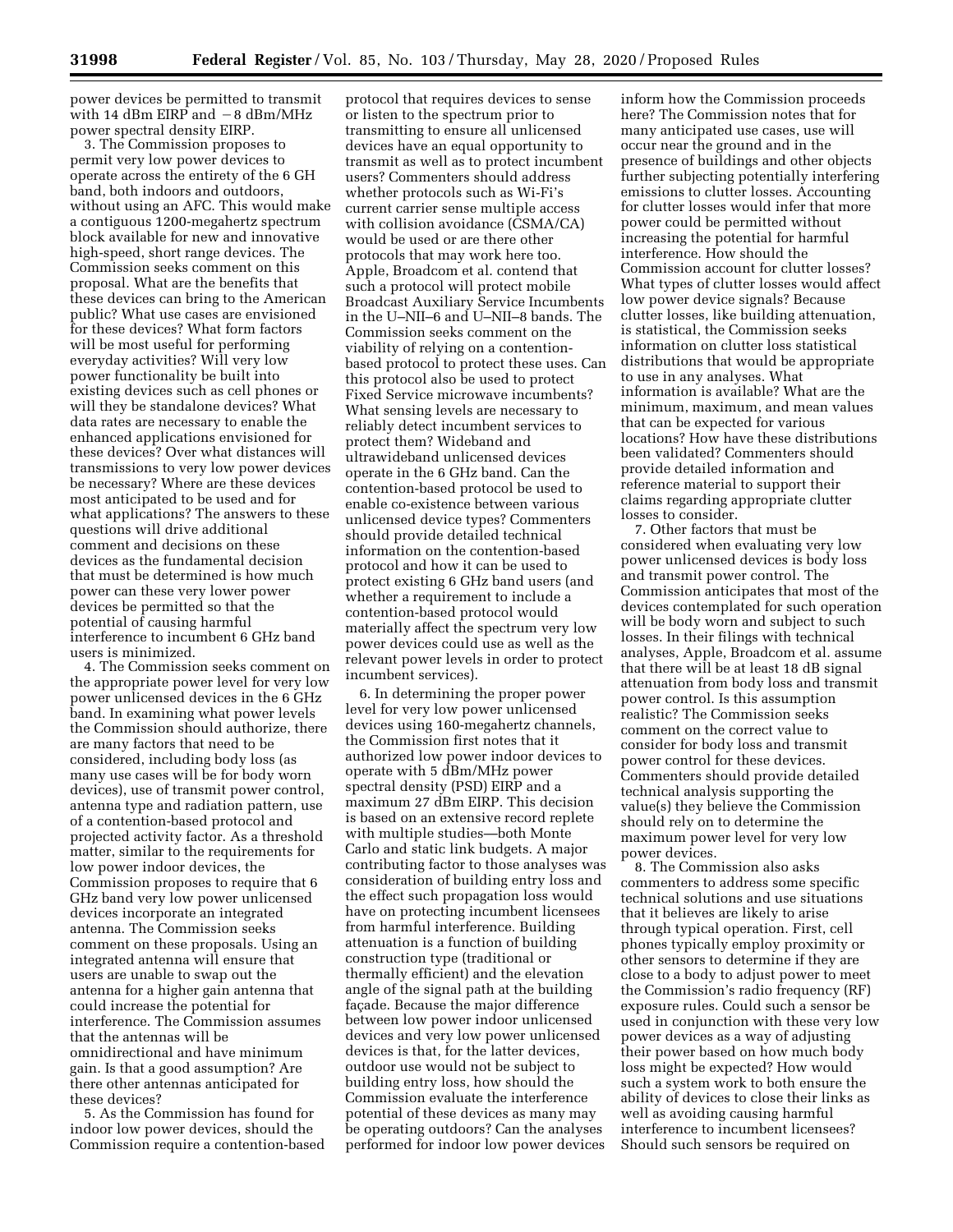these devices? If so, what parameters are essential and what algorithms would ensure proper power level tuning? How would interference to incumbent operations be protected when a very low power unlicensed device must use higher power when facing maximum body loss in the direction of its intended receiver, but no similar losses in other directions? For example, a cell phone in a backpack may be transmitting to a body worn device where the intended signal encounters a person's full mass in that intended direction, but no losses in other directions. Is this a reasonable scenario? What are the potential consequences of such operation?

9. Alternatively, in use cases where an unlicensed device may not encounter much body loss, how would transmit power control be implemented to protect incumbent licensees? For example, if a device is mounted on a bicycle handlebar and communicating with a body worn device, there would be no body loss and little clutter. The Commission seeks comment on other use cases and whether proximity sensors could be used and how transmit power control would provide sufficient power for the application and at the same time protect incumbent licensees. How does the expected geometry between these unlicensed devices, which presumably will generally be used close to the ground and fixed service microwave links which are generally high off the ground and employ directional antennas affect the power level the Commission can allow? What about the interaction for Broadcast Auxiliary Services?

10. The Commission seeks comment on how all these factors should be considered in analyses and the various technical solutions can work together to authorize very low power unlicensed devices across the 6 GHz band. The Commission seeks comment on the appropriate factors that should be incorporated into a link budget. The Commission also seeks comment on the appropriate way to model the potential interactions between unlicensed devices and incumbent operations. Should the Commission rely on Monte Carlo analysis, link budget analysis, link-level simulations that take into account detailed physical layer implementations of unlicensed devices as well as incumbent devices, or a combination of these methods? Regardless of which type of analysis commenters submit, all assumptions should be fully explained and supported and all methodologies explained in detail. The Commission also seeks comment on what technological measures can be incorporated into a very low-power

device to support the operations at the requested power limits and mitigate the potential for harmful interference to incumbent services?

11. In contemplating the various factors discussed, the Commission seeks comment on what power level the Commission should authorize for very low power unlicensed devices across the 6 GHz band. In this regard, the Commission notes that, similar to the rules the Commission adopted for indoor low power devices in a Report and Order adopted on April 23, 2020, FCC 20–51 (85 FR 31390, May 26, 2020), the Commission anticipates requiring devices to meet a power spectral density requirement, which inherently places a maximum on radiated power. Do commenters support this approach? Apple, Broadcom et al. contend that 14  $dBm$  EIRP and  $-8$  dBm/MHZ PSD EIRP is necessary to enable the applications they anticipate for these devices. The Commission seeks comment on the power level and other technical or operational rules the Commission should consider to maximize the utility of the 6 GHz band and protect incumbent licensees. The Commission encourages commenters to also conduct testing and measurements of protype devices to support whatever rules they advocate for. Such testing can be done under an experimental license to the extent needed. What technical measures will be effective in meeting the Commission's goals of balancing new devices against the need to protect incumbent licensees?

12. *Power Spectral Density Increase for Low Power Indoor Operation.* The Commission seeks comment in this FNPRM on whether to allow low power indoor devices to operate at a higher power spectral density of 8 dBm/MHz with a maximum permissible EIRP of 33 dBm when a device uses a bandwidth of 320 megahertz in the U–NII–5 through U–NII–8 bands. The Commission adopts 5 dBm/MHz in the Report and Order considering the analyses in the record based on limited measurements, Monte Carlo simulations and static link budgets, none of which fully capture a future deployment scenario involving a very large number of unlicensed devices operating in a complex interference environment. Analyses that can incorporate realistic environments, including accurate linklevel and system level simulations or measurements which take into account the physical layer characteristics of both unlicensed and incumbent devices would be more convincing in determining whether a higher PSD such as 8 dBm/MHz should be adopted. For devices operating with bandwidths

other than 320 megahertz, the maximum allowable total power would scale accordingly (*e.g.,* 30 dBm with a bandwidth of 160 megahertz, 27 dBm with a bandwidth of 80 megahertz, 24 dBm with a bandwidth of 40 megahertz, and 21 dBm with a bandwidth of 20 megahertz). The Commission believes that these rules would be useful for many indoor devices that require high data rate transmissions such as indoor access points communicating with clients like high-performance video game controllers, and wearable video augmented reality and virtual reality devices.

13. Would the proposed power levels be useful for low power indoor devices? What are the specific benefits to consumers and users of unlicensed operations of a higher power spectral density limit? Are the proposed power limits appropriate for preventing interference to authorized users in the U–NII–5 through U–NII–8 bands? Do the mobile uses of these bands present challenges to adjusting the power limits? Should the Commission adopt any other requirements in addition to power density and total EIRP limits to protect services in these bands? The Commission seeks specific comment on how a higher power spectral density limit would impact the analysis of Examples 1B, 4, and 5 from the AT&T study submitted to the Commission on November 12, 2019 in ET Docket No. 18–295, as well as how common those scenarios are. Proponents of low-power indoor operations have convincingly shown that even in these examples the likelihood of harmful interference to fixed microwave services will be insignificant with a power spectral density limit of 5 dBm/MHz. Is the risk materially higher at 8 dBm/MHz? Is so, is such risk still low (or even insignificant)? And how common are such scenarios? The Commission seeks specific comment from fixed service incumbents on what fraction of their operations do each of these scenarios represent. And is the Commission correct to surmise that these are worst case scenarios (as would be suggested by the incentives of those introducing these scenarios into the record) or do they actually represent a significant number of operations? Finally, the Commission seeks comment on the benefits and costs of the proposal. How should the Commission quantify the potential economic benefits of authorizing higher power spectral density for low power indoor devices and the potential cost to incumbent operations should interference occur?

14. *Mobile Standard-Power Access Point Operation.* The Commission seeks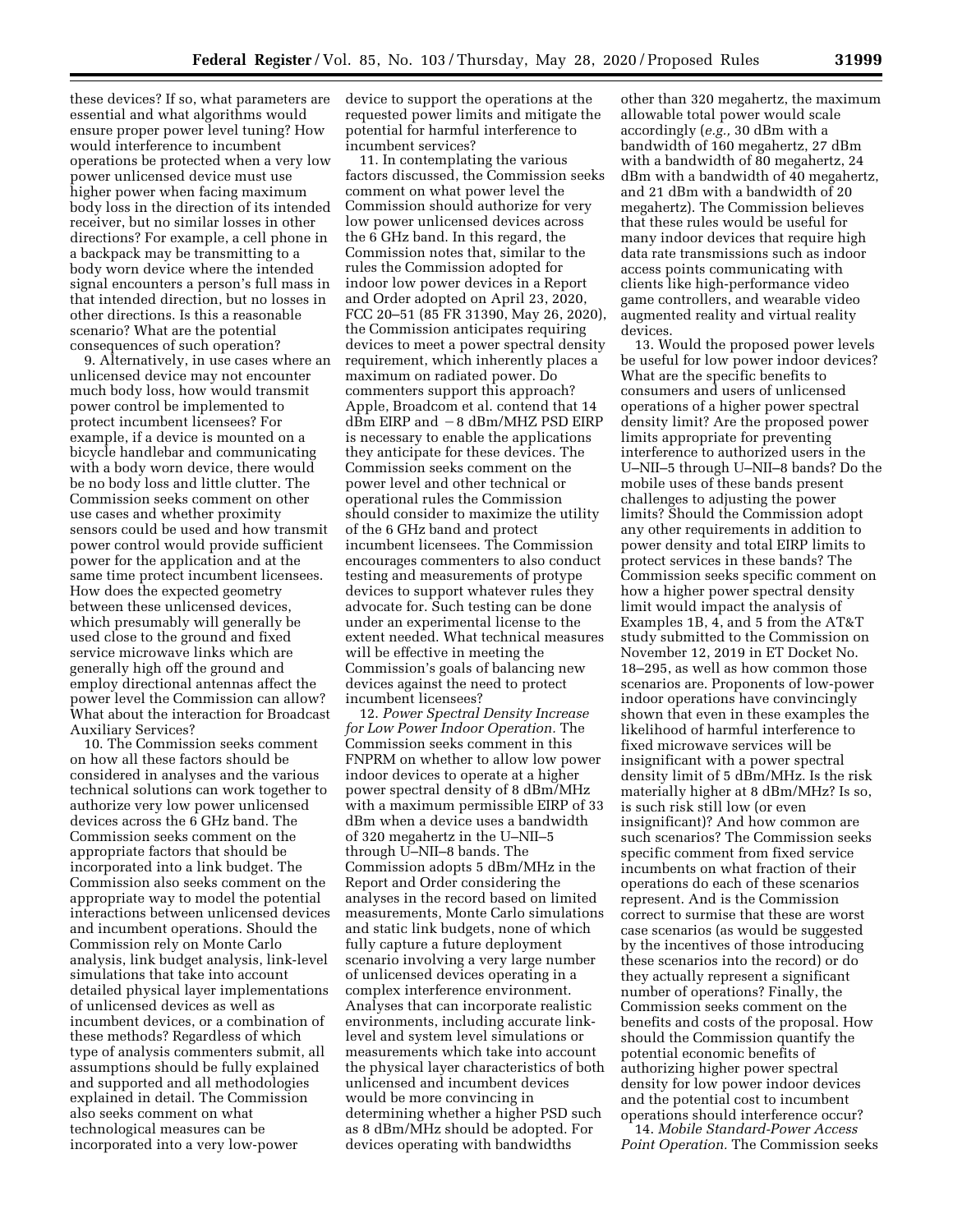comment on whether to allow standardpower access points, under AFC control, to be used in mobile applications under rules similar to those for personal/ portable white space devices. Such usage would expand the area over which unlicensed 6 GHz devices can operate to deliver additional benefits to the American public. Mobile use at higher power levels than what the Commission is proposing, or very low power unlicensed devices could also enable new innovative applications. The Commission seeks comment on what benefits such usage could provide. What new applications are envisioned for higher power mobile operation?

15. The white space device rules limit personal/portable devices to a lower power level than fixed white space devices. Under the rules a personal/ portable white space device must determine its geographic coordinates using an incorporated geo-location capability prior to its initial service transmission, each time the device is activated from a power-off condition, and at least once every 60 seconds while in operation. In addition, it must access a database to obtain a list of available channels for its location and must access the database for an updated channel list if it changes location by more than 100 meters from the location at which it last obtained its channel list. Also, a personal/portable white space device must re-check its location and access the database daily to verify that the operating channel(s) continue to be available. Further, it may load channel availability information for multiple locations, (*i.e.,* in the vicinity of its current location) and use that information to define a geographic area within which it can operate on the same available channels at all locations.

16. The Commission seeks comment on whether the Commission should allow mobile standard-power access point operation in the 6 GHz band, and if so, what technical requirements should apply? Are the personal/portable white space device rules an appropriate model to follow in developing rules for mobile standard-power access points? Which of those rules could be adopted for 6 GHz standard-power devices? Which of the white space rules would need to be modified for devices operating in the 6 GHz band? What other changes or requirements would be needed? Should the Commission define a separate device category for mobile standard-power devices? If so, how should these differ from fixed standardpower access points? For example, the Commission believes such devices would need an integrated geolocation capability and have an integrated

connectorized antenna. The Commission seeks comment on these requirements and any others that need to be placed on these devices.

17. What power limit would be appropriate for mobile standard-power access points? Could mobile standardpower access points operate at the same power as fixed devices or should they have a lower maximum power? How should the protection distances be calculated for mobile devices? What factors need to be considered to ensure that incumbent operations are protected from harmful interference? How often would mobile devices need to update their position? Should it be the same requirement as for white space devices which require updates every 60 seconds or when the location changes by more than 100 meters? Or, are other requirements more appropriate? Should the Commission allow devices to preload a list of cleared channels over an area (*e.g.,* create a geo-fenced area) and operate without updating location with the AFC system so long as they stay within the cleared area? Should mobile operation be permitted in both the U–NII–5 and U–NII–7 bands?

18. What effect would permitting mobile standard-power access point operation have on the AFC? Would allowing standard-power access points to operate while in motion make the AFC system overly complicated as it would need to continuously update available frequency lists for such devices? Would mobile applications add substantial congestion to links connecting devices to the AFC system as a moving device may need to be in near constant contact with the database, potentially degrading the quality of service for the expected predominant fixed access point use? Would the added complexity of mobile operation delay the AFC system development and prevent the American public from reaping the benefits of expanded unlicensed use soon? What costs would be involved with adding this capability? And, what additional requirements would be needed for 6 GHz unlicensed devices? Would additional information need to be communicated to the AFC system to identify whether a device is fixed or mobile? Would fixed devices need to be updated to send additional data too? How would this impact development of devices and the timeline for getting them into the marketplace? Are there additional security concerns associated with mobile operation? What are the costs that might be involved with permitting mobile standard-power device operation?

19. The Commission seeks comment on all technical and operational aspects associated with mobile standard-power device operation. Commenters should provide detailed technical analysis to support comments advocating technical limits and methods of protecting incumbent users from harmful interference. In addition, commenters should provide detailed support for any operational rules they believe could be adopted to expand 6 GHz unlicensed use to mobile standard-power operations while protecting incumbent operations from harmful interference.

20. *Higher Power Limits and Antenna Directivity for Standard-Power Access Points.* The Commission also seeks comment on whether to allow standardpower access points used in fixed pointto-point applications to operate at power levels greater than 36 dBm EIRP. In the Report and Order, the Commission limits standard power access points to a maximum 36 dBm EIRP power level to limit the range at which harmful interference could potentially occur. That approach deviates from the U–NII–1 and U–NII– 3 band rules which permit higher power point-to-point operations, because of the different incumbent licensee environment in the 6 GHz band as compared to 5 GHz. To explore whether similar flexibility can be permitted in the 6 GHz band, the Commission seeks comment on whether to allow power levels greater than 36 dBm EIRP for standard-power access points operating in the U–NII–5 and U–NII–7 bands when configured as point-to-point links. As a threshold matter, the Commission believes that any flexibility provided for higher power should be used for targeted applications that would benefit from point-to-point operations, such as backhaul and not for point-tomultipoint use or as a scheme for providing more wide area service through multiple antennas aimed to cover larger areas. Thus, if the Commission allows higher power for point-to-point links, the Commission seeks comment on replicating the U– NII–1 and U–NII–3 band requirement on such links that would exclude the use of point-to-multipoint systems, omnidirectional applications, and multiple collocated transmitters transmitting the same information.

21. The Commission seeks comment on the appropriate technical parameters and limits that would be associated with 6 GHz point-to-point operation. How would the Commission ensure that incumbent operations will be protected from unlicensed devices operating at higher power levels? For example, should there be a limit on the maximum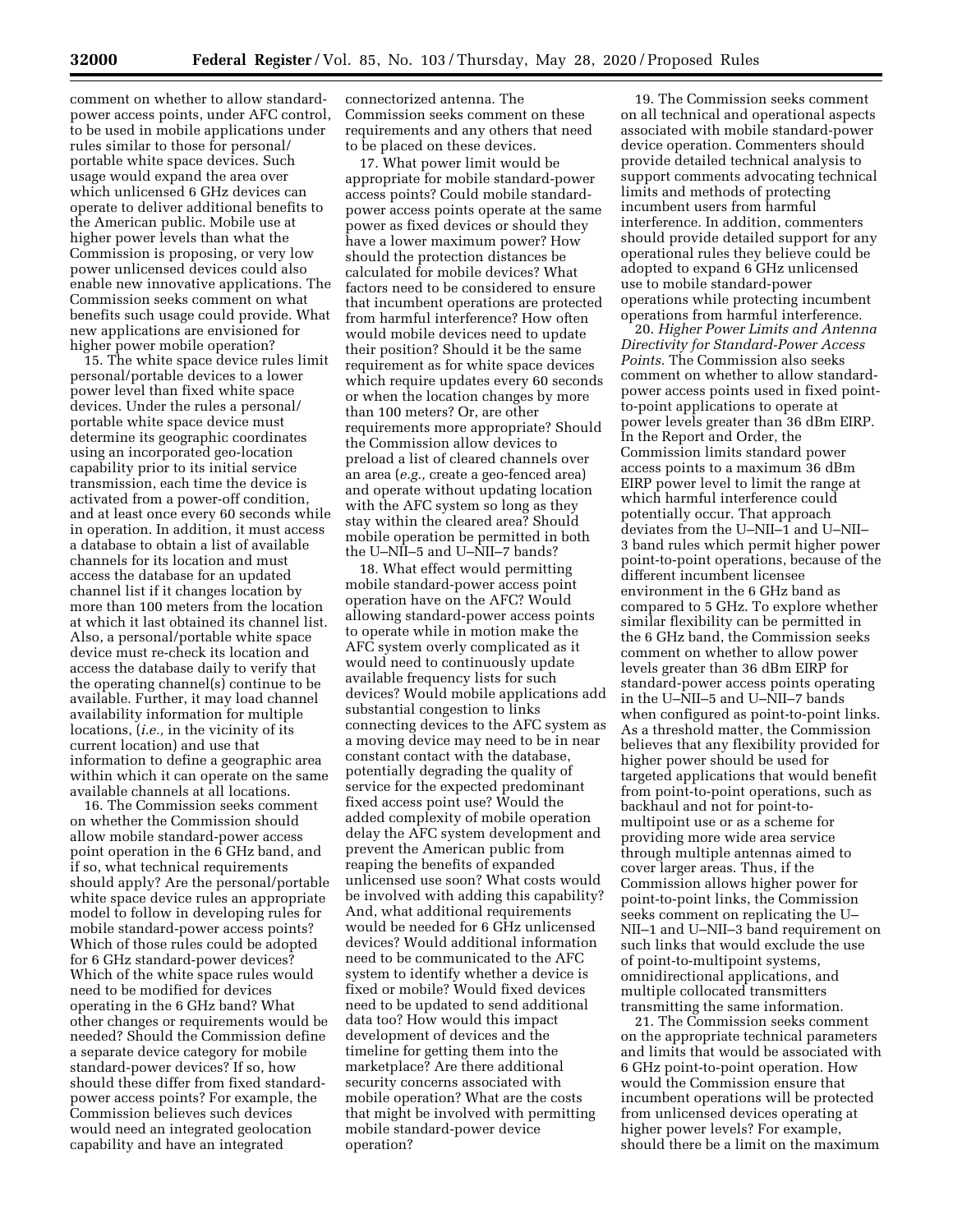conducted transmitter power as is done in other U–NII bands to encourage parties to use higher gain, highly directional antennas? If so, what is the appropriate power limit? Should there be specific antenna requirements for standard-power access points operating at power levels above 36 dBm EIRP, such as a minimum gain or maximum beamwidth requirement? To limit the maximum EIRP and thus the distance over which stations could be potentially affected, the U–NII–1 band requires a 1 dB reduction in maximum conducted output power and maximum power spectral density for each 1 dB of antenna gain in excess of 23 dBi. Would a similar requirement be needed for the 6 GHz band? If so, what should be the antenna gain threshold for triggering the power reduction? Are any other requirements necessary to protect incumbent services? What modifications to the AFC system would be required to accommodate higher power point-topoint operations? Would any corresponding changes be needed for standard-power access points related to the information they exchange with the AFC? If so, how quickly could changes be made to the AFC and equipment? What costs are involved?

22. Regarding unlicensed point-topoint applications in the 6 GHz band, the Commission also seeks comment on whether the AFC system should be permitted to take the directivity of a standard-power access point's antenna into account when determining the available frequencies and power levels at a location, rather than assuming an omnidirectional antenna. The directional pattern of an access point's antenna could affect the identification of available frequencies at a location, because when the transmit antenna points away from a microwave receiver, the effect would be that the access point has a lower EIRP in the direction of the receiver. Under such situations, the required separation distance between the access point and microwave receiver would be shorter, which could increase the number of locations where a device could operate. Would taking access point transmit antenna directivity into account result in any significant increase in the amount of spectrum available to unlicensed devices?

23. If the AFC system considers access point transmit antenna directivity, how would the Commission assure the accuracy of antenna pattern and orientation information? Would the Commission need to rely on a professional installer requirement as the Commission does for certain stations in the Citizens Broadband Radio Service? If so, how would such a requirement be

implemented? Are there other ways to ensure reporting accuracy of this information? How could this information be supplied to the AFC system? Should there be an automated system, or could the Commission allow for a manual system or both? Should the Commission require the AFC system to store detailed information, such as the antenna gain at one-degree intervals, or could the Commission define several simpler generic antenna patterns that approximate commonly used antennas? What other criteria would the Commission need to specify to ensure that incumbent services are protected? Would the benefits of such an approach outweigh the increased costs and complexity of the AFC system and the risk that inaccurate antenna pattern information might result in harmful interference to incumbent services? If the Commission were to permit a change, what specific changes are needed to the AFC system? Are corresponding changes needed to the standard-power access points' software or hardware? How long would it take to make such changes? What costs would be associated with such changes?

24. *Procedural Matters. Paperwork Reduction Act Analysis.* This document does not contain new or modified information collection requirements subject to the Paperwork Reduction Act of 1995 (PRA), Public Law 104–13. In addition, therefore, it does not contain any new or modified information collection burden for small business concerns with fewer than 25 employees, pursuant to the Small Business Paperwork Relief Act of 2002, Public Law 107–198, *see* 44 U.S.C. 3506(c)(4).

25. *Initial Regulatory Flexibility Analysis.* As required by the RFA, the Commission has prepared an Initial Regulatory Flexibility Analysis (IRFA) of the possible significant economic impact on a substantial number of small entities of the proposals addressed in this FNPRM. The Full IRFA is found in Appendix C at *[https://www.fcc.gov/](https://www.fcc.gov/edocs/search-results?t=advanced&fccNo=18-147) [edocs/search-results?t=advanced&](https://www.fcc.gov/edocs/search-results?t=advanced&fccNo=18-147) [fccNo=18-147.](https://www.fcc.gov/edocs/search-results?t=advanced&fccNo=18-147)* Written public comments are requested on the IRFA. These comments must be filed in accordance with the same filing deadlines for comments on the FNPRM, and they should have a separate and distinct heading designating them as responses to the IRFA. The Commission's Consumer and Governmental Affairs Bureau, Reference Information Center, will send a copy of this FNPRM, including the IRFA, to the Chief Counsel for Advocacy of the Small Business Administration, in accordance with the RFA.

26. *People with Disabilities.* To request materials in accessible formats for people with disabilities (braille, large print, electronic files, audio format), send an email to *[fcc504@fcc.gov](mailto:fcc504@fcc.gov)*  or call the Consumer & Governmental Affairs Bureau at 202–418–0530 (voice), 202–418–0432 (TTY).

27. *Availability of Documents.*  Comments, reply comments, and ex parte submissions will be publicly available online via ECFS. These documents will also be available for public inspection during regular business hours in the FCC Reference Information Center, which is located in Room CY–A257 at FCC Headquarters, 445 12th Street SW, Washington, DC 20554. The Reference Information Center is open to the public Monday through Thursday from 8:00 a.m. to 4:30 p.m. and Friday from 8:00 a.m. to 11:30 a.m.

28. *Ex Parte Presentations.* The proceedings shall be treated as ''permitbut-disclose'' proceedings in accordance with the Commission's ex parte rules. Persons making *ex parte* presentations must file a copy of any written presentation or a memorandum summarizing any oral presentation within two business days after the presentation (unless a different deadline applicable to the Sunshine period applies). Persons making oral *ex parte*  presentations are reminded that memoranda summarizing the presentation must (1) list all persons attending or otherwise participating in the meeting at which the *ex parte*  presentation was made, and (2) summarize all data presented and arguments made during the presentation. If the presentation consisted in whole or in part of the presentation of data or arguments already reflected in the presenter's written comments, memoranda or other filings in the proceeding, the presenter may provide citations to such data or arguments in his or her prior comments, memoranda, or other filings (specifying the relevant page and/or paragraph numbers where such data or arguments can be found) in lieu of summarizing them in the memorandum. Documents shown or given to Commission staff during *ex parte* meetings are deemed to be written *ex parte* presentations and must be filed consistent with rule § 1.1206(b). In proceedings governed by rule § 1.49(f) or for which the Commission has made available a method of electronic filing, written *ex parte* presentations and memoranda summarizing oral *ex parte*  presentations, and all attachments thereto, must be filed through the electronic comment filing system